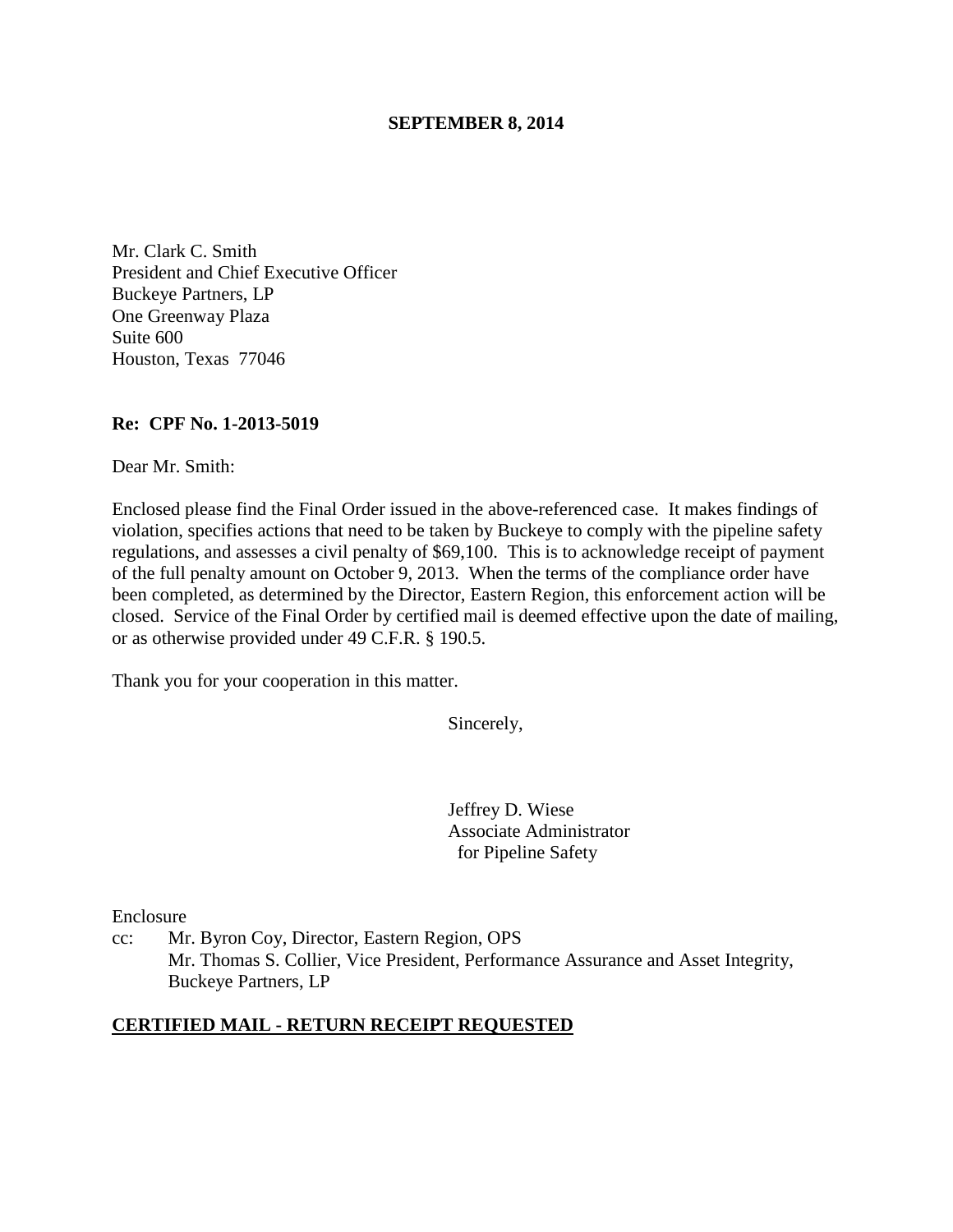### **U.S. DEPARTMENT OF TRANSPORTATION PIPELINE AND HAZARDOUS MATERIALS SAFETY ADMINISTRATION OFFICE OF PIPELINE SAFETY WASHINGTON, D.C. 20590**

**In the Matter of )** 

**Buckeye Partners, LP,**  (*CPF No.* 1-2013-5019

**\_\_\_\_\_\_\_\_\_\_\_\_\_\_\_\_\_\_\_\_\_\_\_\_\_\_\_\_\_\_\_\_\_\_\_\_ )** 

 **)** 

 **)** 

**\_\_\_\_\_\_\_\_\_\_\_\_\_\_\_\_\_\_\_\_\_\_\_\_\_\_\_\_\_\_\_\_\_\_\_\_)** 

**Respondent. )** 

 $\overline{a}$ 

## **FINAL ORDER**

During the week of September 24-28, 2012, pursuant to 49 U.S.C. § 60117, a representative of the Pipeline and Hazardous Materials Safety Administration (PHMSA), Office of Pipeline Safety (OPS), conducted an on-site pipeline safety inspection of the facilities and records of Buckeye Partners, LP (Buckeye or Respondent), between New Haven, Connecticut, and Springfield, Massachusetts. Buckeye owns and operates one of the Nation's largest independent petroleum products common carrier pipeline networks, transporting refined products by pipeline principally in the Northeastern and upper Midwestern states.<sup>1</sup>

As a result of the inspection, the Director, Eastern Region, OPS (Director), issued to Respondent, by letter dated September 12, 2013, a Notice of Probable Violation, Proposed Civil Penalty, and Proposed Compliance Order (Notice), which also included a warning pursuant to 49 C.F.R. § 190.205. In accordance with 49 C.F.R. § 190.207, the Notice proposed finding that Buckeye had violated 49 C.F.R. §§ 195.428 and 195.412 and proposed ordering Respondent to take certain measures to correct the alleged violations. The warning item required no further action, but warned the operator to correct the probable violation or face possible enforcement action.

Buckeye responded to the Notice by letter dated October 10, 2013 (Response). The company did not contest the allegations of violation and paid the proposed civil penalty of \$69,100, as provided in 49 C.F.R. § 190.227, and submitted information concerning the corrective actions it had taken. Respondent did not request a hearing and therefore has waived its right to one. Payment of the penalty serves to close the case, with prejudice, as to those items for which a penalty was proposed.

<sup>1</sup> http://www.buckeye.com/AboutUs/tabid/54/Default.aspx (last accessed July 3, 2014).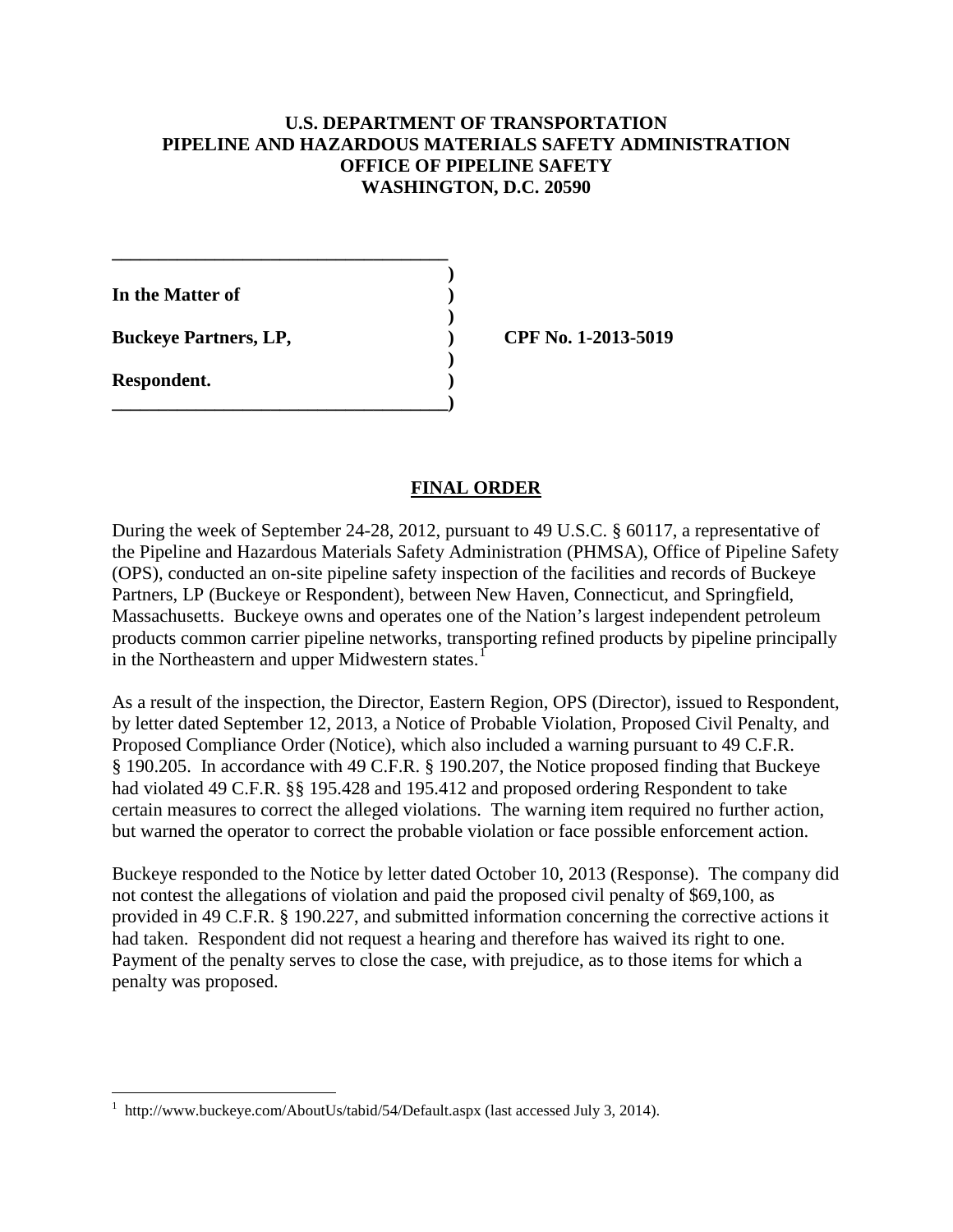#### **FINDINGS OF VIOLATION**

In its Response, Buckeye did not contest the allegations in the Notice that it violated 49 C.F.R. Part 195, as follows:

**Item 2:** The Notice alleged that Respondent violated 49 C.F.R. § 195.428(a), which states:

### **§ 195.428 Overpressure safety devices and overfill protection systems.**

(a) Except as provided in paragraph (b) of this section, each operator shall, at intervals not exceeding 15 months, but at least once each calendar year, or in the case of pipelines used to carry highly volatile liquids, at intervals not to exceed 7½ months, but at least twice each calendar year, inspect and test each pressure limiting device, relief valve, pressure regulator, or other item of pressure control equipment to determine that it is functioning properly, is in good mechanical condition, and is adequate from the standpoint of capacity and reliability of operation for the service in which it is used.

The Notice alleged that Respondent violated 49 C.F.R. § 195.428(a) by failing to inspect and test each pressure limiting device, relief valve, pressure regulator, or other item of pressure control equipment during the 2011 calendar year. Specifically, the Notice alleged that Buckeye did not inspect and test five control valves on its Jet Lines during 2011. The records provided by Buckeye indicate that the valves were inspected in 2010 but not again until 2012.

Respondent did not contest this allegation of violation. Accordingly, based upon a review of all of the evidence, I find that Respondent violated 49 C.F.R. § 195.428(a) by failing to inspect and test each pressure limiting device, relief valve, pressure regulator, or other item of pressure control equipment at the required interval.

**Item 3:** The Notice alleged that Respondent violated 49 C.F.R. § 195.412(a), which states:

### **§ 195.412 Inspection of rights-of-way and crossings under navigable waters.**

(a) Each operator shall, at intervals not exceeding 3 weeks but at least 26 times each calendar year, inspect the surface conditions on or adjacent to each pipeline right-of-way. Methods of inspection include walking, driving, flying or other appropriate means of traversing the right-of-way.

The Notice alleged that Respondent violated 49 C.F.R. § 195.412(a) by failing to inspect the surface conditions on or adjacent to each pipeline right-of-way (ROW) at the required intervals. Specifically, the Notice alleged that Buckeye had been using aerial patrol exclusively for its ROW inspections, but that at the time of the OPS inspection, two areas of the ROW in the vicinity of the Center Street crossing in Wallingford, Connecticut, and the Nova valve site in Chicopee, Massachusetts, were obscured by the foliage canopy in such a manner that an aerial observer would be unable to effectively inspect the ROW.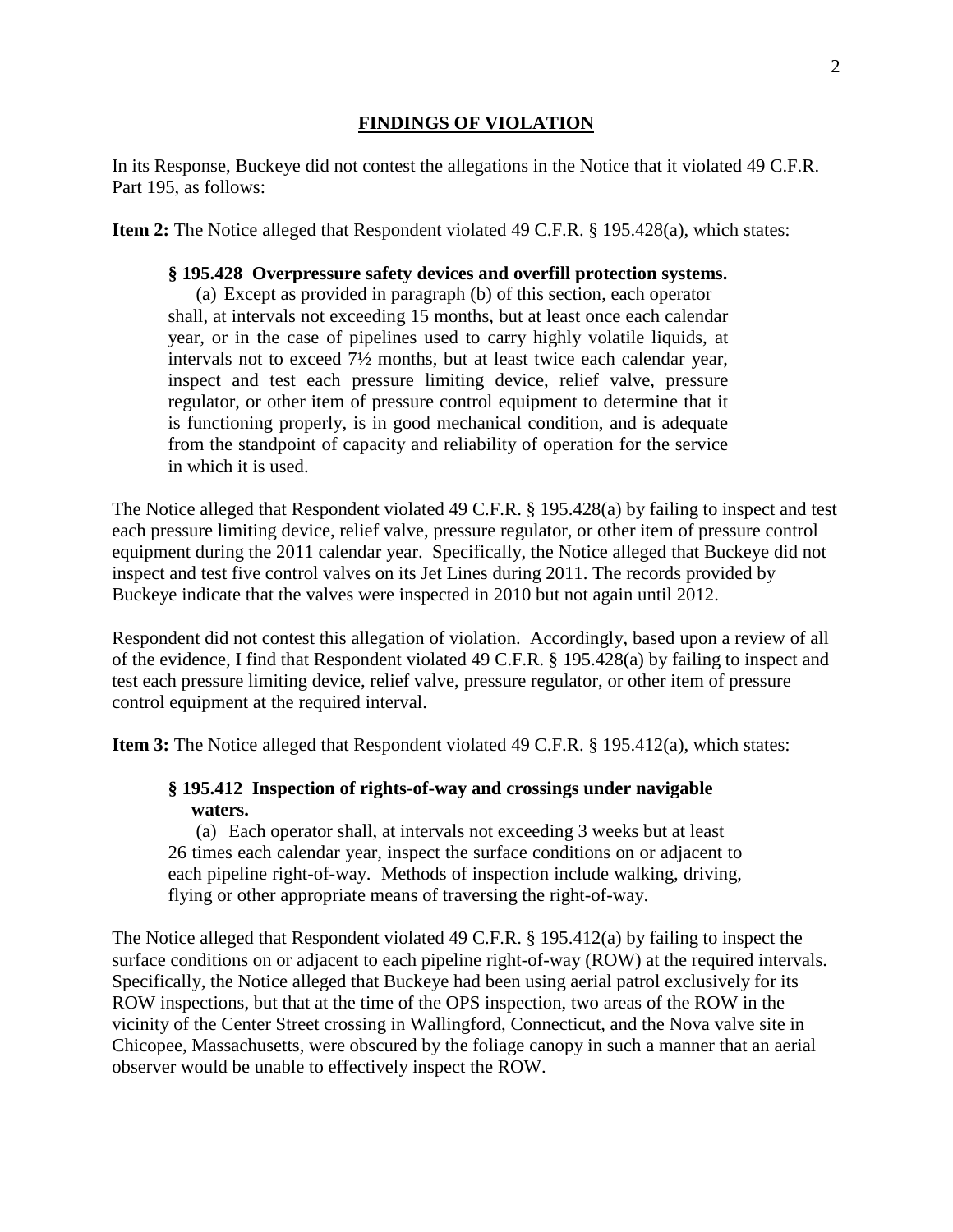Respondent did not contest this allegation of violation. Accordingly, based upon a review of all of the evidence, I find that Respondent violated 49 C.F.R. § 195.412(a) by failing to inspect the surface conditions on or adjacent to each pipeline right-of-way at the required interval.

These findings of violation will be considered prior offenses in any subsequent enforcement action taken against Respondent.

## **COMPLIANCE ORDER**

The Notice proposed a compliance order with respect to Item 3 in the Notice for violation of 49 C.F.R. § 195.412(a). Under 49 U.S.C. § 60118(a), each person who engages in the transportation of gas, hazardous liquids, or who owns or operates a pipeline facility is required to comply with the applicable safety standards established under chapter 601. Pursuant to the authority of 49 U.S.C. § 60118(b) and 49 C.F.R. § 190.217, Respondent is ordered to take the following actions to ensure compliance with the pipeline safety regulations applicable to its operations:

- 1. With respect to the violation of § 195.412(a) (**Item 3**), Respondent must implement one or more appropriate methods that will allow an adequate inspection of the pipeline ROW in the vicinity of the Center Street crossing in Wallingford, Connecticut, and the Nova valve site in Chicopee, Massachusetts. Respondent must submit documentation demonstrating completion of this item to the Director within 120 days of receipt of the Final Order.
- 2. PHMSA requests that Buckeye maintain documentation of the safety improvement costs associated with fulfilling this Compliance Order and submit the total to the Director, Eastern Region, Pipeline and Hazardous Materials Safety Administration.

The Director may grant an extension of time to comply with any of the required items upon a written request timely submitted by the Respondent and demonstrating good cause for an extension.

Failure to comply with this Order may result in the administrative assessment of civil penalties not to exceed \$200,000 for each violation for each day the violation continues or in referral to the Attorney General for appropriate relief in a district court of the United States.

# **WARNING ITEM**

With respect to Item 1, the Notice alleged a probable violation of Part 195 but did not propose a civil penalty or compliance order for this item. Therefore, this is considered to be warning items. The warning is for: